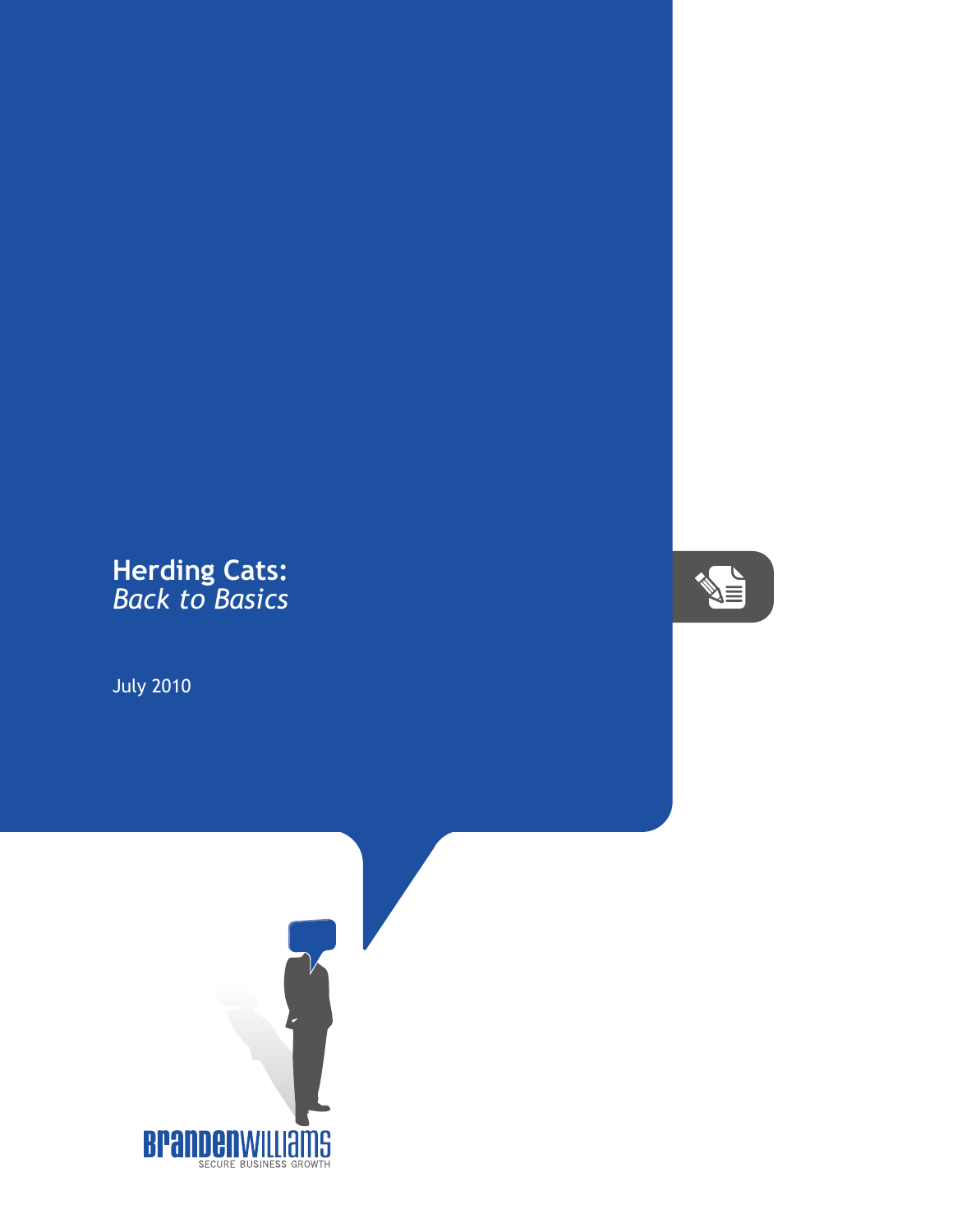Like Ina Garten shows us in the kitchen, we sometimes need to stop what we are doing and get back to basics. Of course, our trade doesn't include *nearly* as much butter<sup>1</sup>, but there are benefits to pausing our chaotic jobs to ask one simple question:

## *What am I trying to protect?*

Many of you know me from my work in the PCI DSS space. While PCI DSS is something the industry loves to hate, many of us have used it to improve information security inside organizations. Sure, some are quick to point out weaknesses in the standard such as unauthenticated quarterly scanning and wireless security, but overall it's hard to say that PCI DSS did not contribute to securing the enterprise. Default passwords are often used as an attack vector, so it's easy to see that PCI DSS has done SOME good<sup>2</sup>.

Unfortunately, many organizations have neglected information security so long in the name of progress and speed to market, that PCI DSS has proven to be incredibly disruptive for many companies. Compliance is the stick that is used when other methods prove to be ineffective. So if we had to go back to some basic axioms to live our information security lives by, what would they be?

Trust No Network: In this day and age, it absolutely baffles me that people still think their distributed network has never been compromised, or can be implicitly trusted. If your company sells direct to consumers and has branches or stores with computer systems, I'm talking to YOU. How can you possibly believe that your store's systems room, that probably has a false ceiling in it, would be as secure as your corporate data center? If you don't segment your networks or add in extra security features to your store networks, that's exactly what you are doing. If I can walk into your location, plug in, and be on the network, that's a problem.

Trust No Device: Expanding on the network issues above, would my personal laptop be given an IP address if I plugged it in to your network? My guess is "Absolutely!" unless you have some very specific controls around your wired network. This probably means that not only can you not trust your internal network, but you probably should not put any trust in any user-facing device on your network. That includes VoIP phones, laptops, Wi-Fi PDAs or other handheld devices, and smart phones.

Find Your Data and Defend It to the Death: Information security is all about protecting information and the assets on which it lives. You simply cannot be an effective information security professional without being absolutely sure where all of your critical data exists. The first time you go through this exercise, you will be overwhelmed. You need to first classify your data, then deploy tools or processes to go out and search for the types of data you define, and take action where appropriate (or alerting and forcing manual follow-up where it's not). Once you know where your data is, securely erase anything that is not required to do business (like employee or customer data on laptops), centralize what you need to protect and defend it to the death!

Look Over Your Shoulder: I was speaking to someone who works for a major airline the other day, and he was telling me how on his last flight he was editing a presentation for said airline outlining some of the security deficiencies he found. Somewhat normal right? What if you are flying on an airplane from that airline while editing that document? How

## **FOOTNOTES**

*2 Requirement 2.1 if you are following along.*



*<sup>1</sup> If you would like to collect my man card after this bit, let me know.*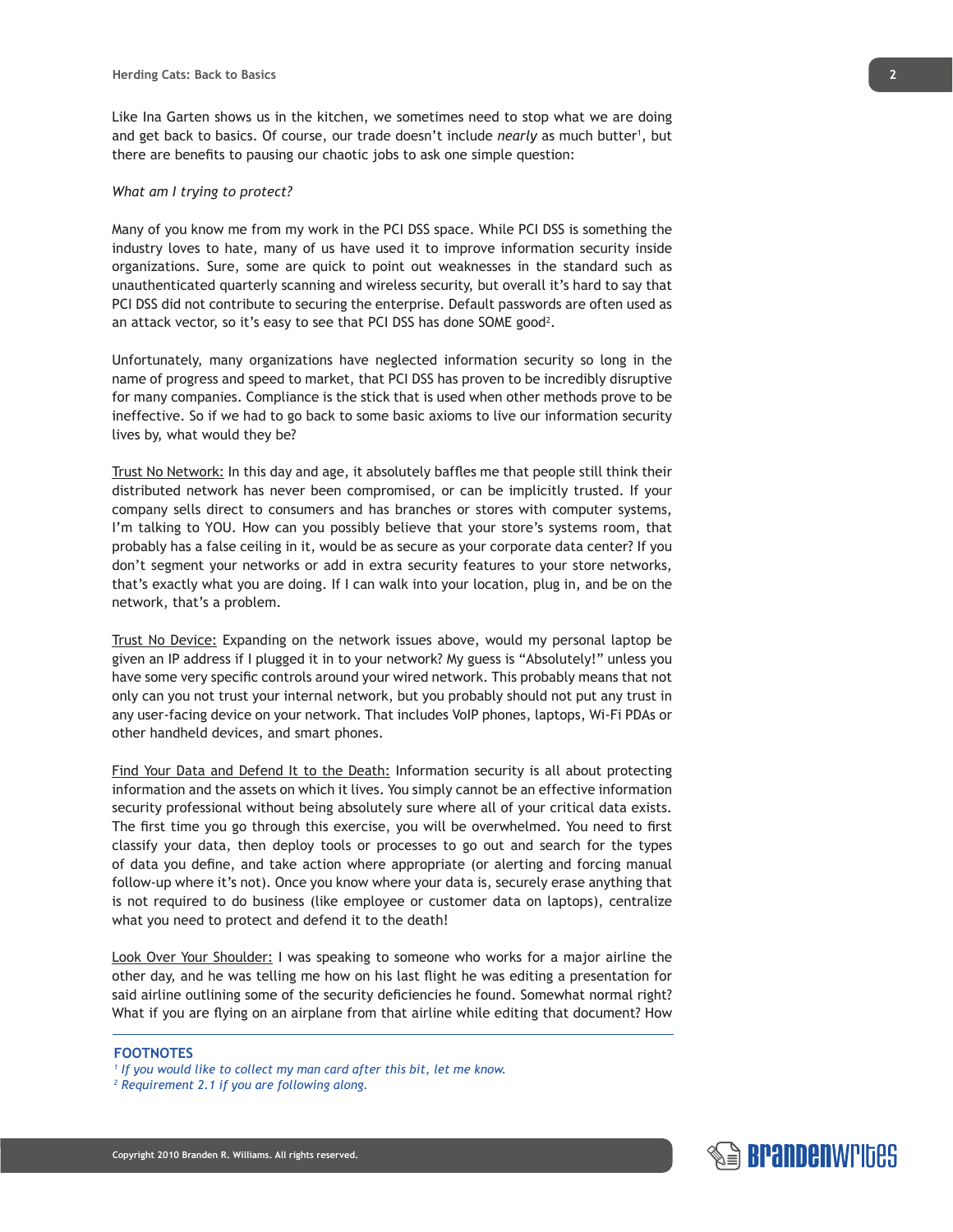about doing it while sitting in dead center in coach in a middle seat? How about if you are doing all of that without a privacy screen? Pay attention to what is on your screen and who is around you at all times.

If you took these four basic information security ingredients and folded them together with a cup of governance, a dash of risk management, and a few tools, what would your information security cake look like<sup>3</sup>? Remember, above all else, we must succeed at our jobs while keeping the business running. That means that whatever you mix together has to be edible for the business.